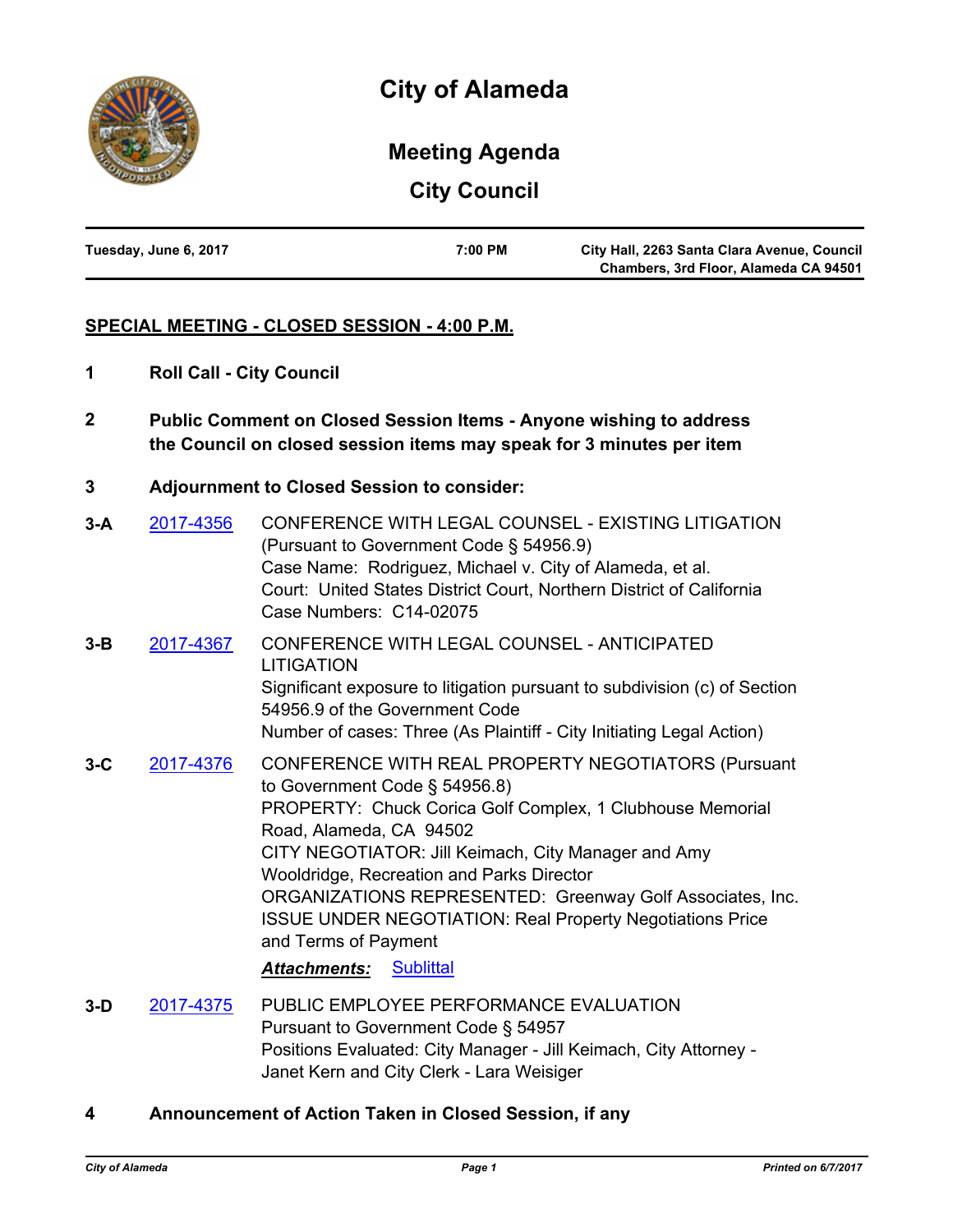[2017-4447](http://alameda.legistar.com/gateway.aspx?m=l&id=/matter.aspx?key=6148) June 6, 2017 Closed Session Announcement

*Attachments:* [Announcement](http://alameda.legistar.com/gateway.aspx?M=F&ID=a1e73fcd-4d24-436f-8f53-758fbc425c98.pdf)

#### **5 Adjournment - City Council**

## **REVISED SPECIAL PUBLIC MEETING OF THE CITY COUNCIL - 6:00 P.M.**

- **1 Roll Call City Council**
- **2 Oral Communications, Non-Agenda (Public Comment) Speakers may address the Council regarding any matter not on the agenda**

#### **3 Regular Agenda Item**

**3-A** 2017-4374 [\(60 minutes\)](http://alameda.legistar.com/gateway.aspx?m=l&id=/matter.aspx?key=6075) Study Session to Consider Establishing Mixed Use (MX) Zoning District Guidelines;

> Adoption of Resolution Adopting Policies Regarding Development of Master Plans and Amendments to Master Plans for New Development within the MX Mixed Use Zoning District. (Community Development 481005)

- *Attachments:* [Exhibit 1 March 11, 2016 Tour Materials](http://alameda.legistar.com/gateway.aspx?M=F&ID=20c9d9ab-4357-4a86-9564-43d33143db08.pdf) [Exhibit 2 - April 2016 City Council Workshop Materials](http://alameda.legistar.com/gateway.aspx?M=F&ID=c870bab5-86ce-41d0-b03d-6248d2167ba1.pdf) [Exhibit 3 - April 2016 Minutes](http://alameda.legistar.com/gateway.aspx?M=F&ID=fe431c3d-8a54-46d8-b7ff-04c5339e64f1.pdf) **[Presentation](http://alameda.legistar.com/gateway.aspx?M=F&ID=3174ff3a-d97e-4d5a-815b-ebc37c3e227a.pdf) [Resolution](http://alameda.legistar.com/gateway.aspx?M=F&ID=b56e0212-762f-4bb4-bdd1-1d6646c7c00d.pdf)** [Information Provided by Councilmember Oddie](http://alameda.legistar.com/gateway.aspx?M=F&ID=92f52f82-bad9-41fa-ac20-f8658f5b7656.pdf) **[Correspondence](http://alameda.legistar.com/gateway.aspx?M=F&ID=126055a0-279d-492a-a76d-591029a1d721.pdf)**
- **4 Adjournment City Council**

**Note: Agenda updated on May 30, 2017 at 3:00 p.m. to correct Oral Communications and Item 3-A title and staff report.**

**REGULAR CITY COUNCIL MEETING - 7:00 P.M.**

- **1 Roll Call City Council**
- **2 Agenda Changes**
- **3 Proclamations, Special Orders of the Day and Announcements**
- **3-A** [2017-4373](http://alameda.legistar.com/gateway.aspx?m=l&id=/matter.aspx?key=6074) Proclamation Declaring June 2017 as Elder Abuse Awareness Month. (Recreation 2801010)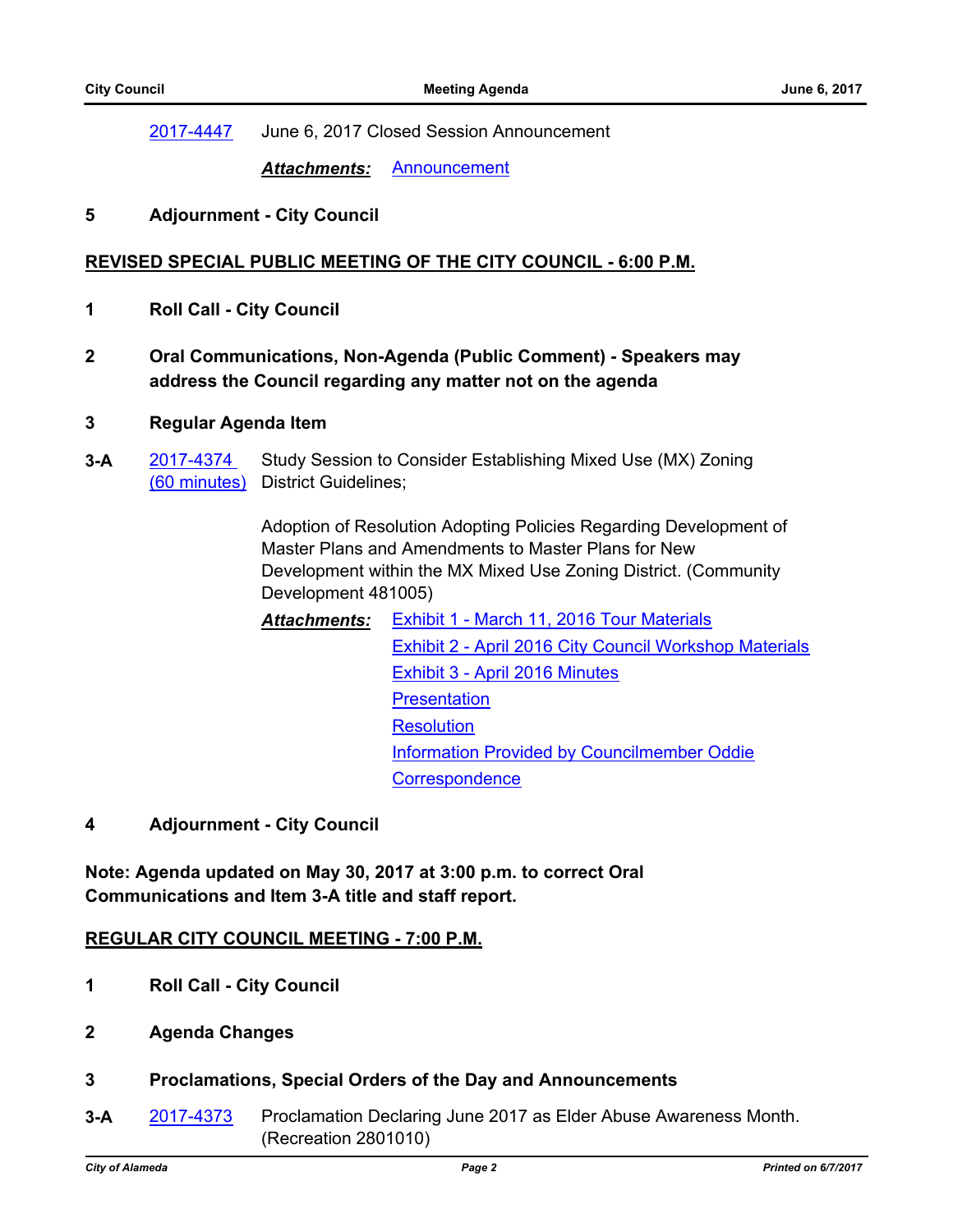- **3-B** [2017-4382](http://alameda.legistar.com/gateway.aspx?m=l&id=/matter.aspx?key=6083) Proclamation Declaring June 2017 as LGBTQ Pride Month. (City Manager 2110)
- **4 Oral Communications, Non-Agenda (Public Comment) A limited number of speakers may address the Council regarding any matter not on the agenda; limited to 15 minutes; additional public comment addressed under Section 8**
- **5 Consent Calendar Items are routine and will be approved by one motion unless removal is requested by the Council or the public**
- **5-A** [2017-4396](http://alameda.legistar.com/gateway.aspx?m=l&id=/matter.aspx?key=6097) Minutes of the Special and Regular City Council Meetings Held on May 2, 2017. (City Clerk)
- **5-B** [2017-4400](http://alameda.legistar.com/gateway.aspx?m=l&id=/matter.aspx?key=6101) Bills for Ratification. (Finance)

#### Attachments: **[Bills for Ratification](http://alameda.legistar.com/gateway.aspx?M=F&ID=1ff81b34-2b3e-4710-8d6f-90b743be72bc.pdf)**

**5-C** [2017-4298](http://alameda.legistar.com/gateway.aspx?m=l&id=/matter.aspx?key=5999) Adoption of Resolution Authorizing the Filing of Applications for Funding Assigned to the Metropolitan Transportation Commission, Committing Any Necessary Local Matching Funds and Stating Assurance to Complete the Central and Clement Avenue Complete Street Projects and the Citywide Resurfacing Project. (Transportation 91625)

#### **Attachments: [Resolution](http://alameda.legistar.com/gateway.aspx?M=F&ID=3efce2cd-4ddd-49d1-920b-dfb03d0b0012.pdf)**

**5-D** [2017-4324](http://alameda.legistar.com/gateway.aspx?m=l&id=/matter.aspx?key=6025) Adoption of Resolution Accepting a Grant of Easement to the City of Alameda from the First 5 Alameda County for a Sewer Pump Station and Related Public Utility Purposes Located within Lot 1 of Parcel Map 5435 and Directing the Recording of the Grant of Easements; and

> Adoption of Resolution Accepting a Grant of Easement to the City of Alameda from the Seastrand Owners Association for a Sewer Pump Station and Related Public Utility Purposes Located within Lot A of Tract 4382 and Directing the Recording of the Grant of Easements. (Public Works 602)

> Attachments: [Exhibit 1 - Grant of Easement First 5](http://alameda.legistar.com/gateway.aspx?M=F&ID=c927cb99-9edc-4f7a-a9cd-ca576a540d5b.pdf) [Exhibit 2 - Landmark Valuation Appraisal First 5](http://alameda.legistar.com/gateway.aspx?M=F&ID=b4350360-a9dc-4ef2-a2c9-f0d63e966ba1.pdf) [Exhibit 3 - Certificate of Acceptance First 5](http://alameda.legistar.com/gateway.aspx?M=F&ID=2a4f73d8-7867-4f7e-ac2e-a6653722a3fb.pdf) [Exhibit 4 - Grant Of Easement Seastrand](http://alameda.legistar.com/gateway.aspx?M=F&ID=28ab9926-ef26-45ba-bf5d-ff452b30681c.pdf) [Exhibit 5 - Landmark Valuation Appriaisal Seastrand](http://alameda.legistar.com/gateway.aspx?M=F&ID=59679b47-8401-43f3-b356-6e4950f489c7.pdf) [Exhibit 6 - Certificate of Acceptance Seastrand](http://alameda.legistar.com/gateway.aspx?M=F&ID=ee0896aa-eaf7-4625-ba3f-47fc24541366.pdf) **[Resolution First 5](http://alameda.legistar.com/gateway.aspx?M=F&ID=579d0426-d979-4a1d-84d6-a5ec27df1056.pdf)** [Resolution Seastrand](http://alameda.legistar.com/gateway.aspx?M=F&ID=ff0d95a2-fd60-4b5b-8d0e-04215002464b.pdf)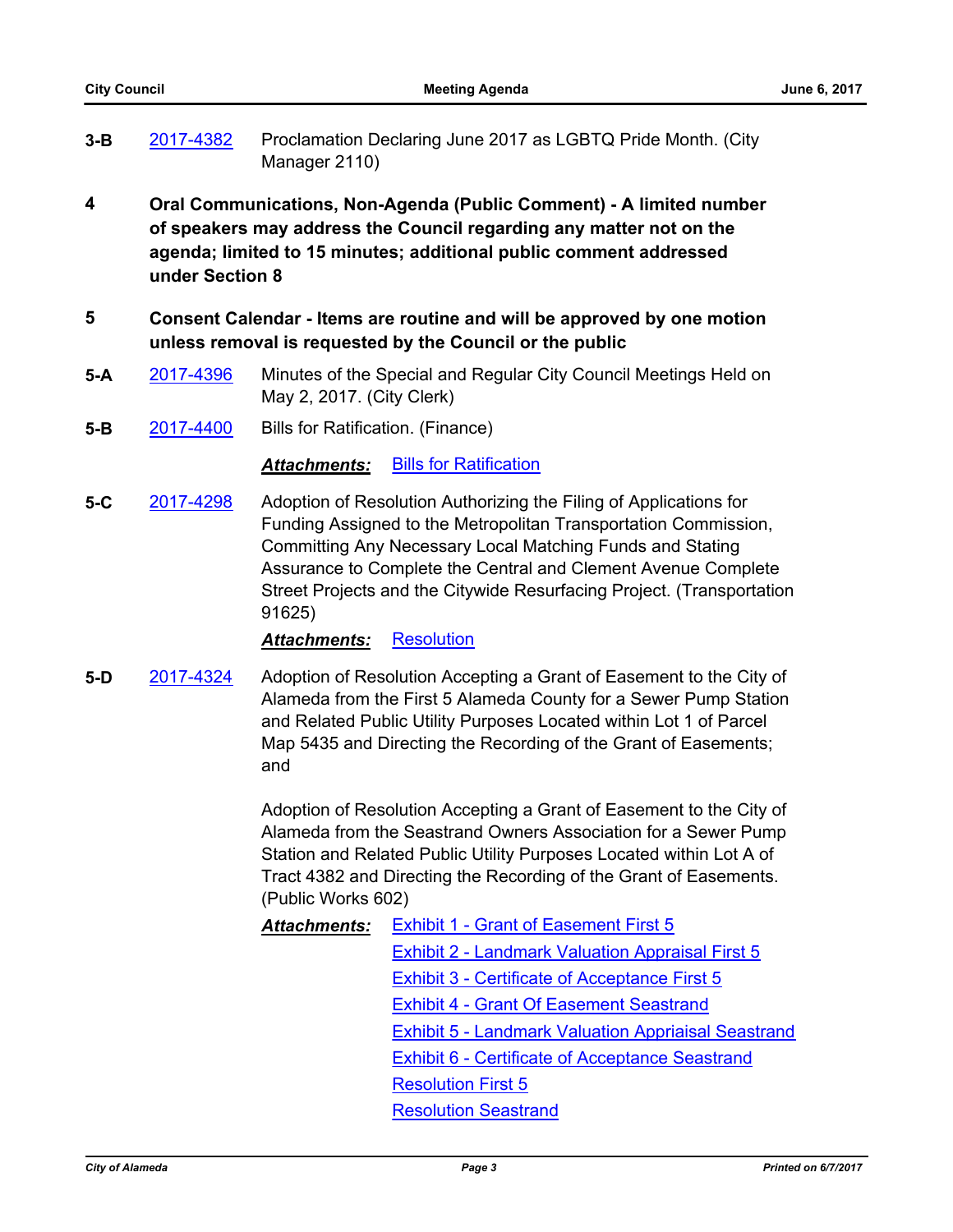| $5-E$ | 2017-4339 | Recommendation to Authorize the City Manager to Execute a Gas<br>Service Operations and Maintenance Agreement with PG&E at<br>Alameda Point. (Base Reuse 819099)                                                                                                                                                                                                                                                                                                                 |  |
|-------|-----------|----------------------------------------------------------------------------------------------------------------------------------------------------------------------------------------------------------------------------------------------------------------------------------------------------------------------------------------------------------------------------------------------------------------------------------------------------------------------------------|--|
|       |           | <b>Exhibit 1 - Old Gas Service Operations and Maintenance</b><br><b>Attachments:</b><br>Agreement<br><b>Exhibit 2 - New Gas Service Operations and</b><br><b>Maintenance Agreement</b>                                                                                                                                                                                                                                                                                           |  |
| $5-F$ | 2017-4340 | Recommendation to Award a Contract in the Amount of \$165,636<br>Including Contingencies to MV Transportation, Inc. for the Operation<br>of the Alameda Paratransit Shuttle (Alameda Loop Shuttle).<br>(Transportation 287)                                                                                                                                                                                                                                                      |  |
|       |           | <b>Exhibit 1 - Alameda Paratransit Program for Fiscal Year</b><br><b>Attachments:</b><br>2017-2018<br><b>Exhibit 2 - Alameda Paratransit Shuttle Schedules with</b><br><b>Current One Hour Frequency</b><br><b>Exhibit 3 - MV Transportation, Inc. Contract</b>                                                                                                                                                                                                                  |  |
| $5-G$ | 2017-4342 | Adoption of Resolution Authorizing the City Manager to Submit a<br>Request to the Metropolitan Transportation Commission for the<br>Allocation of \$222,279 in Fiscal Year 2017-2018 for the Cross<br>Alameda Trail Project Between Main Street and Constitution Way per<br>Transportation Development Act Article 3 for Pedestrian/Bicycle<br>Project Funding and to Execute All Necessary Documents<br>(Transportation 91402)                                                  |  |
|       |           | <b>Resolution</b><br><b>Attachments:</b>                                                                                                                                                                                                                                                                                                                                                                                                                                         |  |
| $5-H$ | 2017-4344 | Recommendation to Authorize the City Manager to Execute a Water<br>Infrastructure Agreement for Alameda Point with East Bay Municipal<br>Utility District (EBMUD) to: (1) Address the Implementation of New<br>Water Infrastructure in the Reuse Area; and (2) Extend the Existing<br>Short-Term Maintenance and Operations Agreement for the Existing<br>Water System and (3) Accept Credits in System Capacity and<br>Wastewater Capacity Fees from EBMUD. (Base Reuse 819099) |  |
|       |           | <b>Exhibit 1 - Map of Reuse and Developement Areas</b><br><b>Attachments:</b>                                                                                                                                                                                                                                                                                                                                                                                                    |  |
|       |           | <b>Exhibit 2 - Water Infrastructure Agreement with EBMUD</b><br>Exhibit 3 - Short Term Agreement for Operations and<br>Maintenance of Existing Water System at Alameda Point                                                                                                                                                                                                                                                                                                     |  |
| $5-I$ | 2017-4357 | Recommendation to Authorize the City Manager to Enter into an<br>Agreement with Roux Associates, Inc. in the Amount of up to<br>\$273,866 in Fiscal Year 2017-2018, Renewable Annually by the City<br>Manager for up to Four Additional Years for a Total Compensation of<br>\$1,369,330 for Environmental/Hazardous Materials Consulting<br>Services at Alameda Point and Various Transportation Projects.<br>(Base Reuse 819099 and Transportation 91611)                      |  |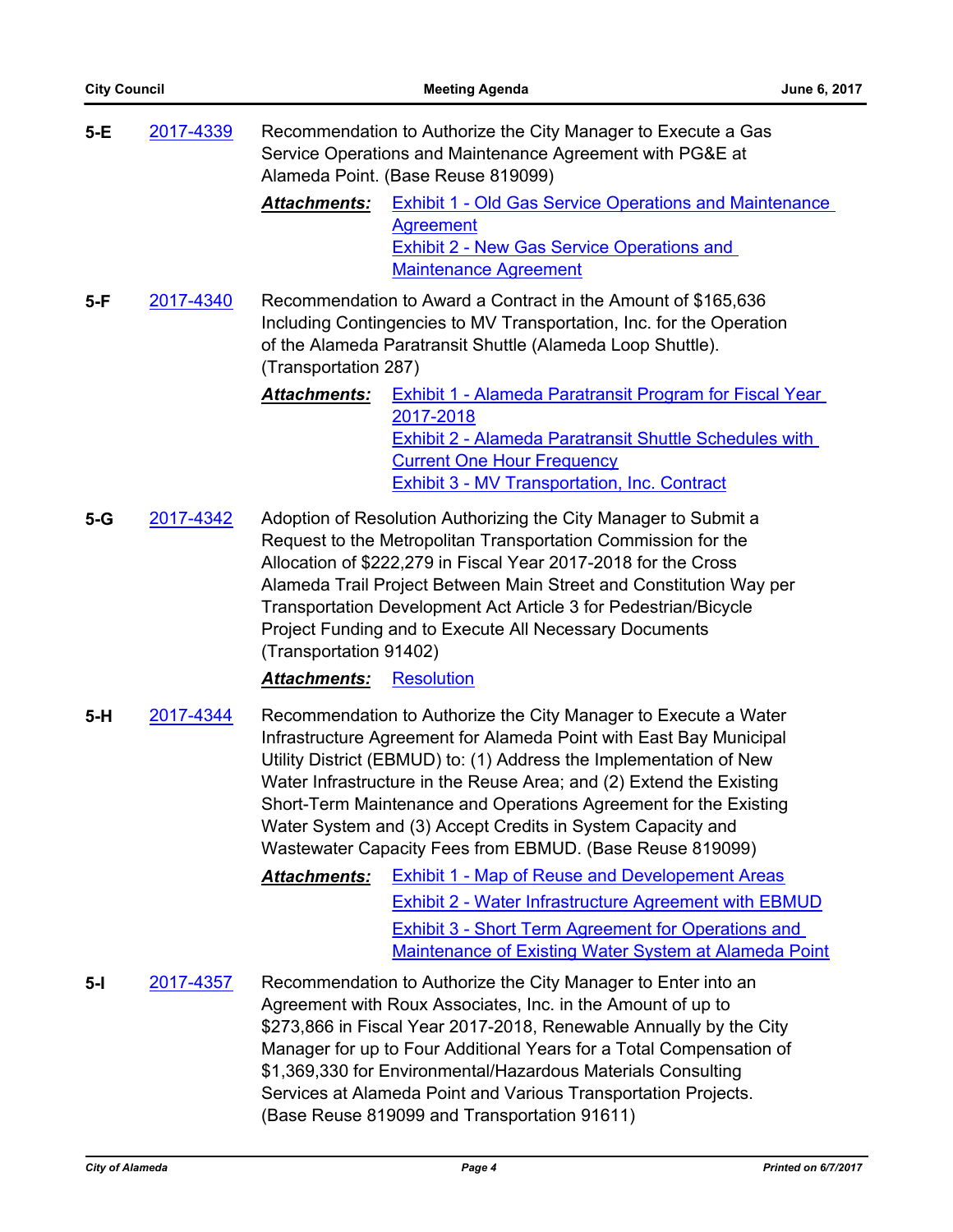#### *Attachments:* [Exhibit 1 - Roux Associates Contract](http://alameda.legistar.com/gateway.aspx?M=F&ID=4903d15e-8b92-4d85-a812-75c790ee5ea5.pdf)

**5-J** [2017-4347](http://alameda.legistar.com/gateway.aspx?m=l&id=/matter.aspx?key=6048) Recommendation to Approve a Two-Year Staffing Services Agreement between the City of Alameda and the Housing Authority to Provide: 1) Housing Services on behalf of the City, and 2) Additional Policing Services for the Housing Authority. (Community Development 236)

> *Attachments:* [Exhibit 1 - AHA Services Agreement](http://alameda.legistar.com/gateway.aspx?M=F&ID=fb3d0067-1454-4660-8b30-6a13f5b0a0e0.pdf) **[Submittal](http://alameda.legistar.com/gateway.aspx?M=F&ID=4c66477f-a36e-4e02-a197-292fe805024d.pdf)**

- **5-K** [2017-4351](http://alameda.legistar.com/gateway.aspx?m=l&id=/matter.aspx?key=6052) Recommendation to Approve a 36-month Services Agreement between the City of Alameda and the Housing Authority for \$1,152,116 (FY 2017-18, with 3% annual adjustments for FY 2018-19 and FY 2019-20) to Administer the Rent Review, Rent Stabilization and Limitations on Evictions Ordinance as Amended for the City of Alameda. (Rent Stabilization 265)
	- *Attachments:* [Exhibit 1 Request for Proposals \(RFP\) for Program](http://alameda.legistar.com/gateway.aspx?M=F&ID=9c6f6796-2b9d-4561-ac6c-2b1dec7e3edf.pdf)  Administrator and Addendum No. 1 [Exhibit 2 - RFP Distrubution List](http://alameda.legistar.com/gateway.aspx?M=F&ID=b2c24a1b-a7fc-4764-8e74-fcecd5fa5eb7.pdf) [Exhibit 3 - Proposals for Program Administrative](http://alameda.legistar.com/gateway.aspx?M=F&ID=959dc9e1-4e51-4f21-99b7-d15910519c30.pdf)  **Services** [Exhibit 4 - Services Agreement](http://alameda.legistar.com/gateway.aspx?M=F&ID=a1fe312b-6a02-4ea9-ad69-306bf3f34c41.pdf)
- **5-L** [2017-4368](http://alameda.legistar.com/gateway.aspx?m=l&id=/matter.aspx?key=6069) Adoption of Resolution Requesting and Authorizing the County of Alameda to Levy a Tax on All Real and Personal Property in the City of Alameda as a Voter Approved Levy for the General Obligation Bonds Issued Pursuant to a General Election Held November 7, 2000 for the Alameda Library. (Finance 421.1)

## *Attachments:* [Resolution](http://alameda.legistar.com/gateway.aspx?M=F&ID=c8209ed6-efcb-4df9-8e9a-6e38fe81151d.pdf)

## **6 Regular Agenda Items**

**6-A** [2017-4287](http://alameda.legistar.com/gateway.aspx?m=l&id=/matter.aspx?key=5988)  (5 minutes) Introduction of Ordinance Approving a Lease and Authorizing the City Manager to Execute Documents Necessary to Implement the Terms of a Lease with Saildrone, Inc. a Delaware Corporation, for a Five-Year Lease with Two Five-Year Extension Options and a Right of First Negotiation for the Purchase of Building 12 Located at 1050 West Tower Avenue at Alameda Point. [In accordance with the California Environmental Quality Act (CEQA), this project is Categorically Exempt under the CEQA Guidelines Section 15301(c) - Existing Facilities.] [Requires Four Affirmative Votes] (Base Reuse 819099).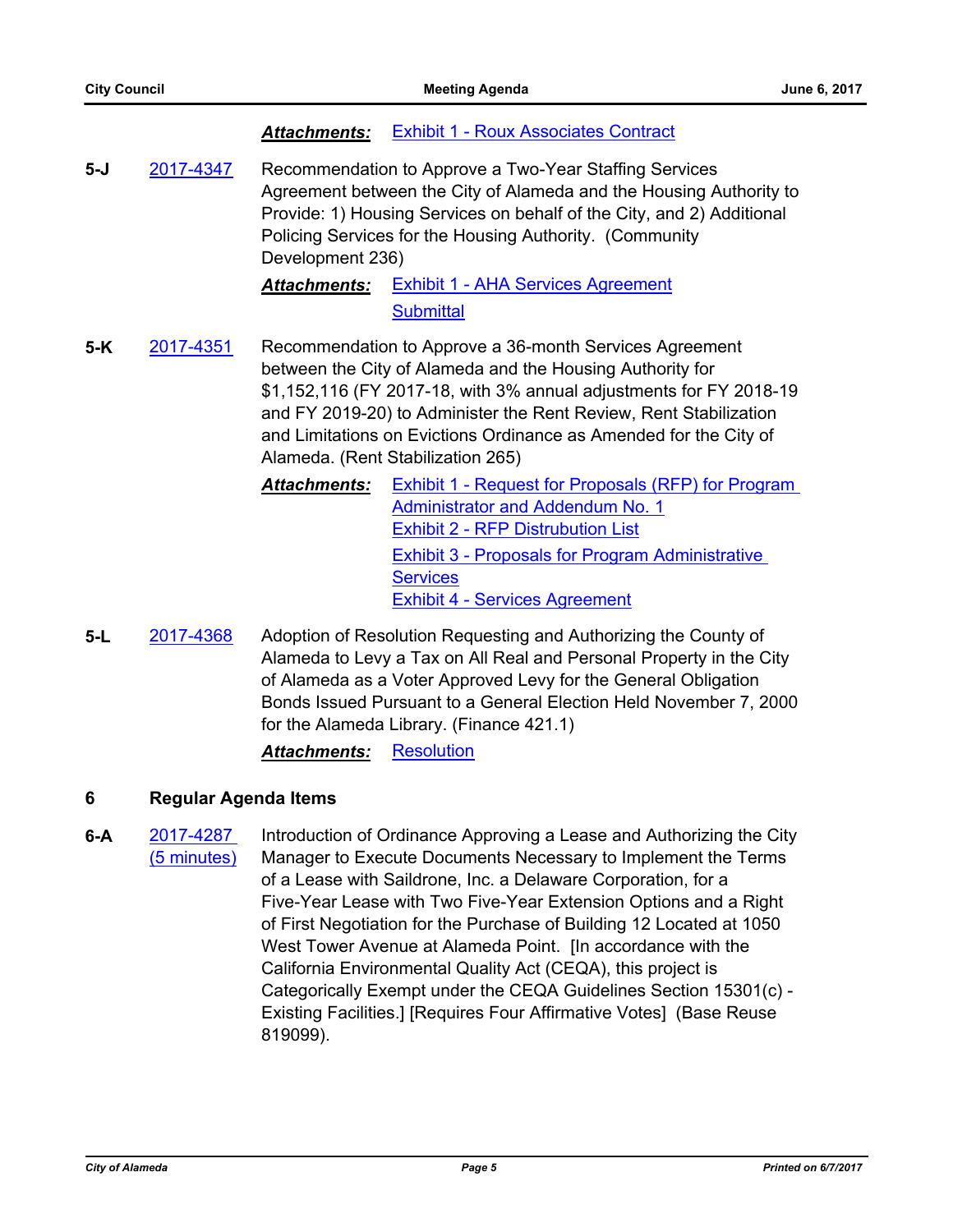*Attachments:* [Exhibit 1 - Aerial Map](http://alameda.legistar.com/gateway.aspx?M=F&ID=7d78f0ec-300f-42f1-8e7c-5c57813cc0cf.pdf) [Exhibit 2 - Premises](http://alameda.legistar.com/gateway.aspx?M=F&ID=39076da4-d9fb-421b-90a6-262ba478fa60.pdf) **[Exhibit 3 - Parking Area](http://alameda.legistar.com/gateway.aspx?M=F&ID=1fbb8db3-c866-44c6-a2c8-84a50c86582b.pdf)** [Exhibit 4 - Taxiway H License Area](http://alameda.legistar.com/gateway.aspx?M=F&ID=363ec78d-a699-41c3-a9f3-4af41bde3924.pdf) [Exhibit 5 - Lease](http://alameda.legistar.com/gateway.aspx?M=F&ID=a3ec3fdd-9ba6-426b-9978-f0f9be528398.pdf) **[Ordinance](http://alameda.legistar.com/gateway.aspx?M=F&ID=835bbbcc-7952-4f25-acc6-293a765c5975.pdf)** 

**6-B** 2017-3884 [\(60 minutes\)](http://alameda.legistar.com/gateway.aspx?m=l&id=/matter.aspx?key=5585) Recommendation to Authorize the City Manager to Execute an Alameda Animal Shelter Services Agreement and a Lease Agreement with the Friends of the Alameda Animal Shelter (FAAS) for an Amount Not to Exceed \$804,300 in FY18/19 with an escalator for the second year, plus \$45,000 for Capital Improvements in Fiscal Year 2017-18. (City Manager 2110)

> *Attachments:* [Exhibit 1 - Original 2012 Lease](http://alameda.legistar.com/gateway.aspx?M=F&ID=7f65f9df-23bf-4e5f-92f9-722b0a27cc91.pdf) [Exhibit 2 - Willdan FAAS Review 020517](http://alameda.legistar.com/gateway.aspx?M=F&ID=0a70b379-0bc8-40c3-9299-dd60944f32da.pdf) [Exhibit 3 - Proposed Shelter Services Agreement](http://alameda.legistar.com/gateway.aspx?M=F&ID=9f93fcdb-030c-4058-a273-8fda728ea2b3.pdf) [Exhibit 4 - Proposed Lease Agreement](http://alameda.legistar.com/gateway.aspx?M=F&ID=b9e0dc31-afee-4d30-b8f1-9a954be9a1ad.pdf) **[Presentation](http://alameda.legistar.com/gateway.aspx?M=F&ID=d34ade8f-7c60-4142-a89e-a903884f1356.pdf)**

**6-C** 2017-4352 [\(90 minutes\)](http://alameda.legistar.com/gateway.aspx?m=l&id=/matter.aspx?key=6053) Recommendation to Receive the Rent Program Regulatory Fee Study;

> Adoption of Resolution Adopting a Program Fee to Implement and Administer the City's Rent Review, Rent Stabilization and Limitations on Evictions Ordinance, as Amended, and Implementing Policies; and

Final Passage of Ordinance Amending the Alameda Municipal Code by Amending Various Sections of Article XV of Chapter VI Concerning (1) Review of Rent Increases Applicable to All Rental Units and Rent Stabilization Applicable to Certain Rental Units and (2) Limitations on Evictions and the Payment of Relocation Assistance Applicable to all Rental Units (eliminating "no cause" ground for eviction). (Rent Stabilization 265).

*Attachments:* [Exhibit 1 - Redline version of Ordinance](http://alameda.legistar.com/gateway.aspx?M=F&ID=3c68d31c-41ba-4af0-a987-76c9d5156cb9.pdf) [Exhibit 2 - Rent Program Regulatory Fee Study, June](http://alameda.legistar.com/gateway.aspx?M=F&ID=feefa8c7-79d5-403a-aeb9-a0471efcdba0.pdf)  2017 **[Resolution](http://alameda.legistar.com/gateway.aspx?M=F&ID=e5d3300b-6be8-4b21-9dc8-07d28d6b1872.pdf) [Ordinance](http://alameda.legistar.com/gateway.aspx?M=F&ID=1374e489-0708-4971-9791-a2f262757cfb.pdf) [Correspondence](http://alameda.legistar.com/gateway.aspx?M=F&ID=e378b0f0-cf93-4933-b91e-76effb20f62a.pdf)** [Correspondence 2](http://alameda.legistar.com/gateway.aspx?M=F&ID=3fad6095-9cf8-49a3-8226-07da8b531e6c.pdf)

**7 City Manager Communications - Communications from City Manager**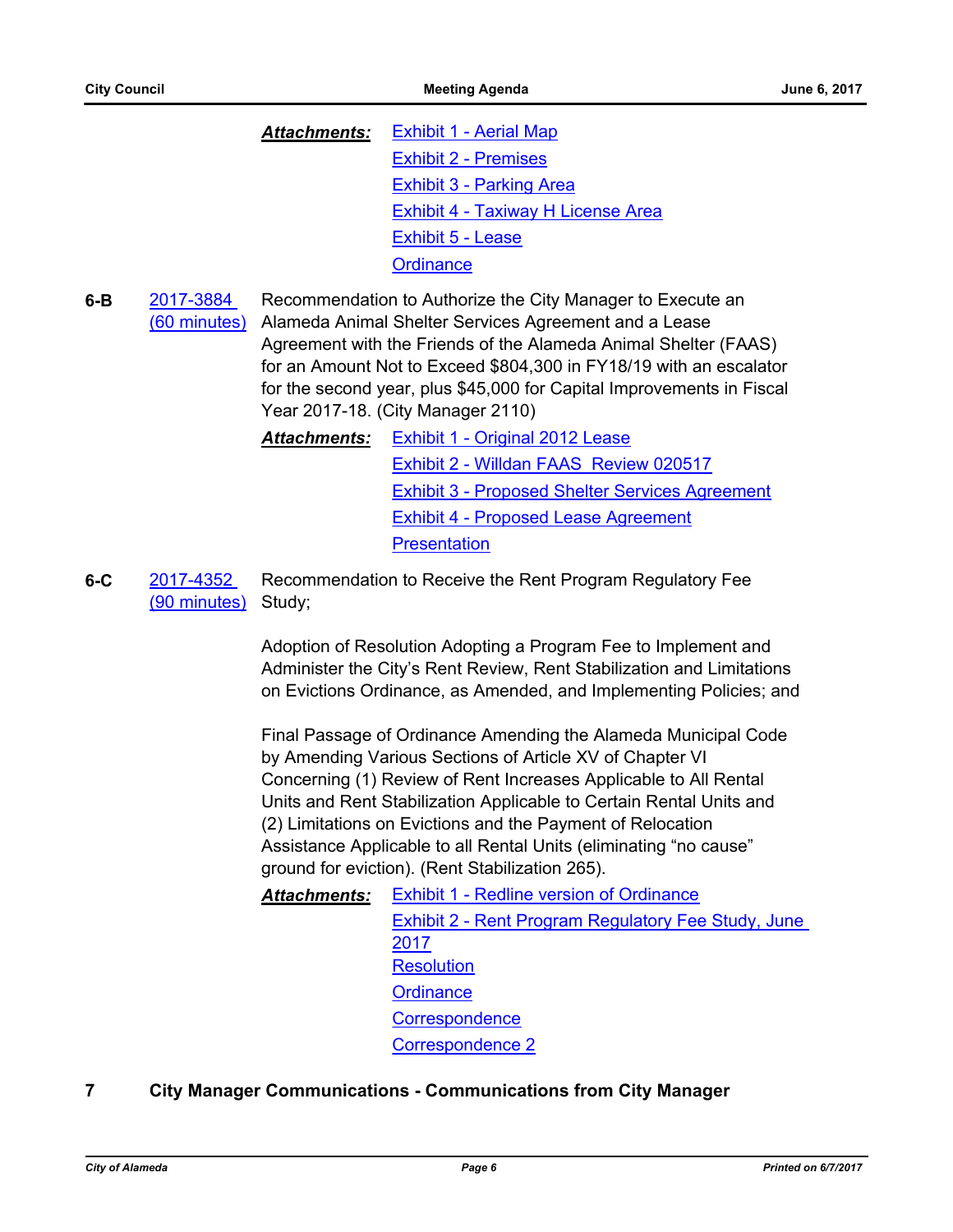- **8 Oral Communications, Non-Agenda (Public Comment) Speakers may address the Council regarding any matter not on the agenda**
- **9 Council Referrals Matters placed on the agenda by a Councilmember may be acted upon or scheduled as a future agenda item**
- **9-A** [2017-4284](http://alameda.legistar.com/gateway.aspx?m=l&id=/matter.aspx?key=5985) Consider Directing Staff to Create a "Straws on Request" Ordinance and Review Ordinance No. 2977 to Address that "To Go" Food Ware, Including Straws, be Compostable or Recyclable. (Mayor Spencer) [Not heard on May 16, 2017 or June 6, 2017]

Attachments: [Straws on Request](http://alameda.legistar.com/gateway.aspx?M=F&ID=1db618f7-eb21-4152-b5a5-a6dadc40c140.pdf) **[Correspondence](http://alameda.legistar.com/gateway.aspx?M=F&ID=01d7b371-e1d5-4cf3-aab3-b345534cd198.pdf)** [Ordinance 2977](http://alameda.legistar.com/gateway.aspx?M=F&ID=270d7a11-4b72-41fc-a81e-adc9fa2a8790.pdf) [City of Santa Cruz Ordinance](http://alameda.legistar.com/gateway.aspx?M=F&ID=13619272-5885-46b6-af33-9635aa3690ad.pdf)

**9-B** [2017-4349](http://alameda.legistar.com/gateway.aspx?m=l&id=/matter.aspx?key=6050) Consider Directing Staff to Propose Regulations to Authorize Convenient and Safe Cannabis Businesses in Alameda. (Mayor Spencer) [Not heard on June 6, 2017]

> *Attachments:* [Correspondence](http://alameda.legistar.com/gateway.aspx?M=F&ID=8cbfdc25-92a2-4cca-bafd-c6ef88470ea3.pdf) [Correspondence 2](http://alameda.legistar.com/gateway.aspx?M=F&ID=b0119609-8b23-44bb-9389-ed4b573c673f.pdf)

**9-C** [2017-4350](http://alameda.legistar.com/gateway.aspx?m=l&id=/matter.aspx?key=6051) Consider Directing Staff and the Transportation Commission to Analyze Traffic Calming Solutions at the Intersection of Santa Clara Avenue and Sherman Street. (Vice Mayor Vella) WITHDRAWN *Attachments:* [Withdrawn](http://alameda.legistar.com/gateway.aspx?M=F&ID=0e711c49-2951-418b-928d-362510f42775.pdf)

## **10 Council Communications - Councilmembers can address any matter not on the agenda, including reporting on conferences or meetings**

**10-A** [2017-4369](http://alameda.legistar.com/gateway.aspx?m=l&id=/matter.aspx?key=6070) Consideration of Mayor's Nominations for Appointment to the Commission on Disability Issues, Golf Commission, Historical Advisory Board, Library Board, Planning Board, Public Art Commission, Public Utilities Board, Rent Review Advisory Committee, Social Service Human Relations Board and Transportation Commission.

## **11 Adjournment - City Council**

## **SPECIAL JOINT MEETING OF THE CITY COUNCIL AND SUCCESSOR AGENCY TO THE COMMUNITY IMPROVEMENT COMMISSION (SACIC) - 7:01 P.M. (To be heard after Regular Meeting Item 6-C)**

**1 Roll Call - City Council, SACIC**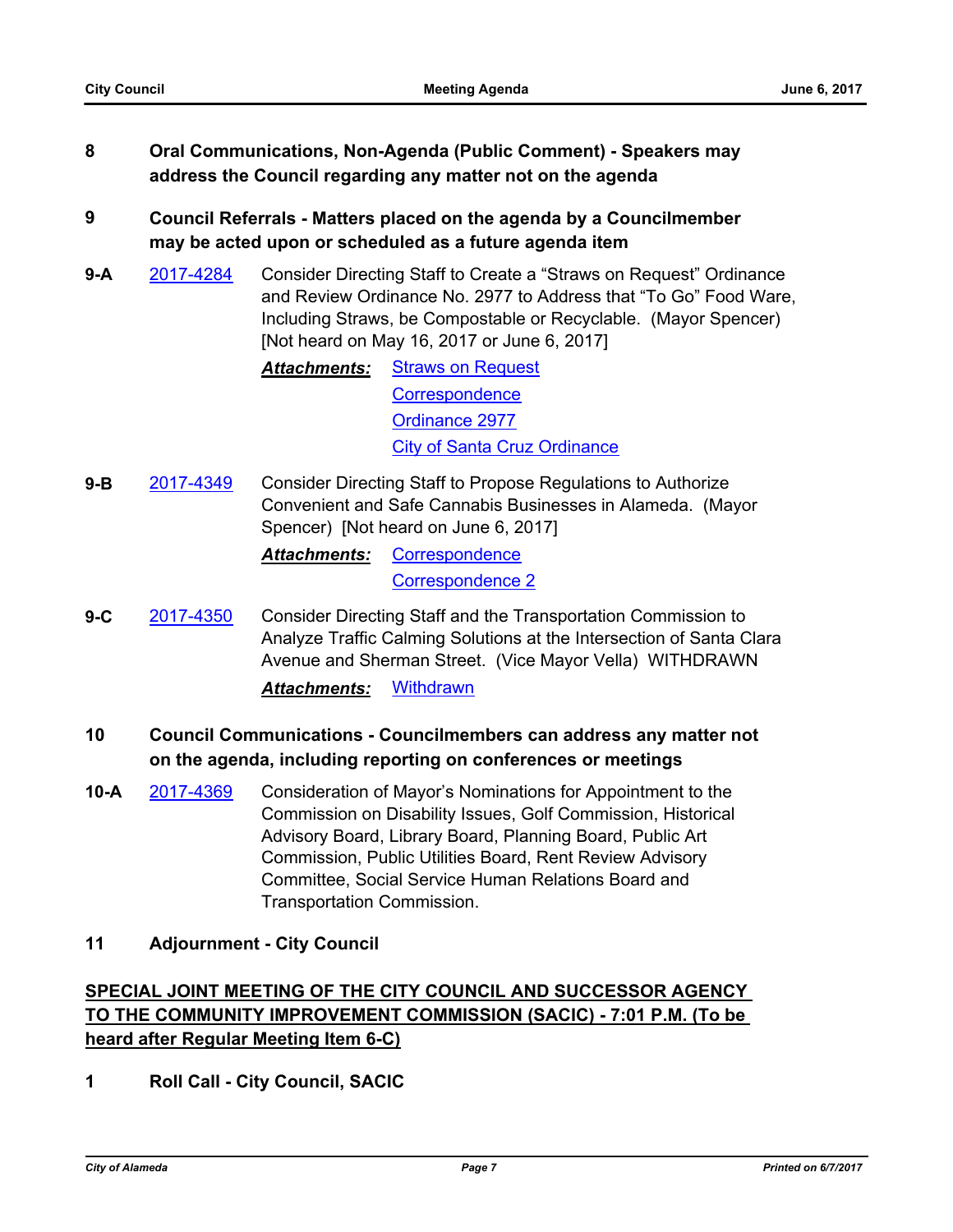| Oral Communications, Non-Agenda (Public Comment) - Speakers may   |
|-------------------------------------------------------------------|
| address the Council/Agency regarding any matter not on the agenda |

## **3 Consent Calendar - Items are routine and will be approved by one motion unless removal is requested by the Council/Agency or the public**

- **3-A** [2017-4401](http://alameda.legistar.com/gateway.aspx?m=l&id=/matter.aspx?key=6102) Minutes of the Special Joint Meeting of the City Council and Successor Agency to the Community Improvement Commission (SACIC) Held on May 2, 2017. (City Council and SACIC) (City Clerk)
- **3-B** [2017-4348](http://alameda.legistar.com/gateway.aspx?m=l&id=/matter.aspx?key=6049) Recommendation to Accept the Fourth Quarter Financial Report for the Period Ending June 30, 2016. [City Council and SACIC] (Finance 2410)

*Attachments:* [Exhibit 1 - Fourth Quarter Financial Report](http://alameda.legistar.com/gateway.aspx?M=F&ID=f9f711a0-bd08-42a4-a270-d71b2fd6f0dd.pdf)

**3-C** [2017-4353](http://alameda.legistar.com/gateway.aspx?m=l&id=/matter.aspx?key=6054) Recommendation to Accept the First Quarter Financial Report for the Period Ending September 30, 2016. [City Council and SACIC] (Finance 2410)

*Attachments:* [Exhibit 1 - First Quarter Financial Report](http://alameda.legistar.com/gateway.aspx?M=F&ID=eb22121a-189d-4962-baf8-6e5d82191bbf.pdf)

#### **4 Regular Agenda Items**

**4-A** [2017-4386](http://alameda.legistar.com/gateway.aspx?m=l&id=/matter.aspx?key=6087) Adoption of Resolutions (1) Approving and Adopting the City of Alameda Operating and Capital Budget for Fiscal Years (FY) 2017-18 and 2018-19 and (2) Approving and Adopting the Successor Agency to the Community Improvement Commission Budget for FY 2017-18 and 2018-19; [CITY COUNCIL AND SACIC]

> Adoption of Resolution Approving Workforce Changes in the Recreation and Parks Department, Public Works Department, Community Development Department and Information Technology Department; [CITY COUNCIL]

Amend the Pension Rate Stabilization Program and Other Post-Employment Benefits Funding Policy; [CITY COUNCIL]

Direct the City Manager or Designee to Deposit \$6,043,000 of Committed General Fund - Fund Balance Plus Amounts Authorized by Council in Current and Future Budgets into the Public Agencies Retirement Services (PARS) Post-Employment Benefits Trust to Use for Prefunding of Pension and Other Post-Employment Benefits Obligations. [CITY COUNCIL] (Finance 2410)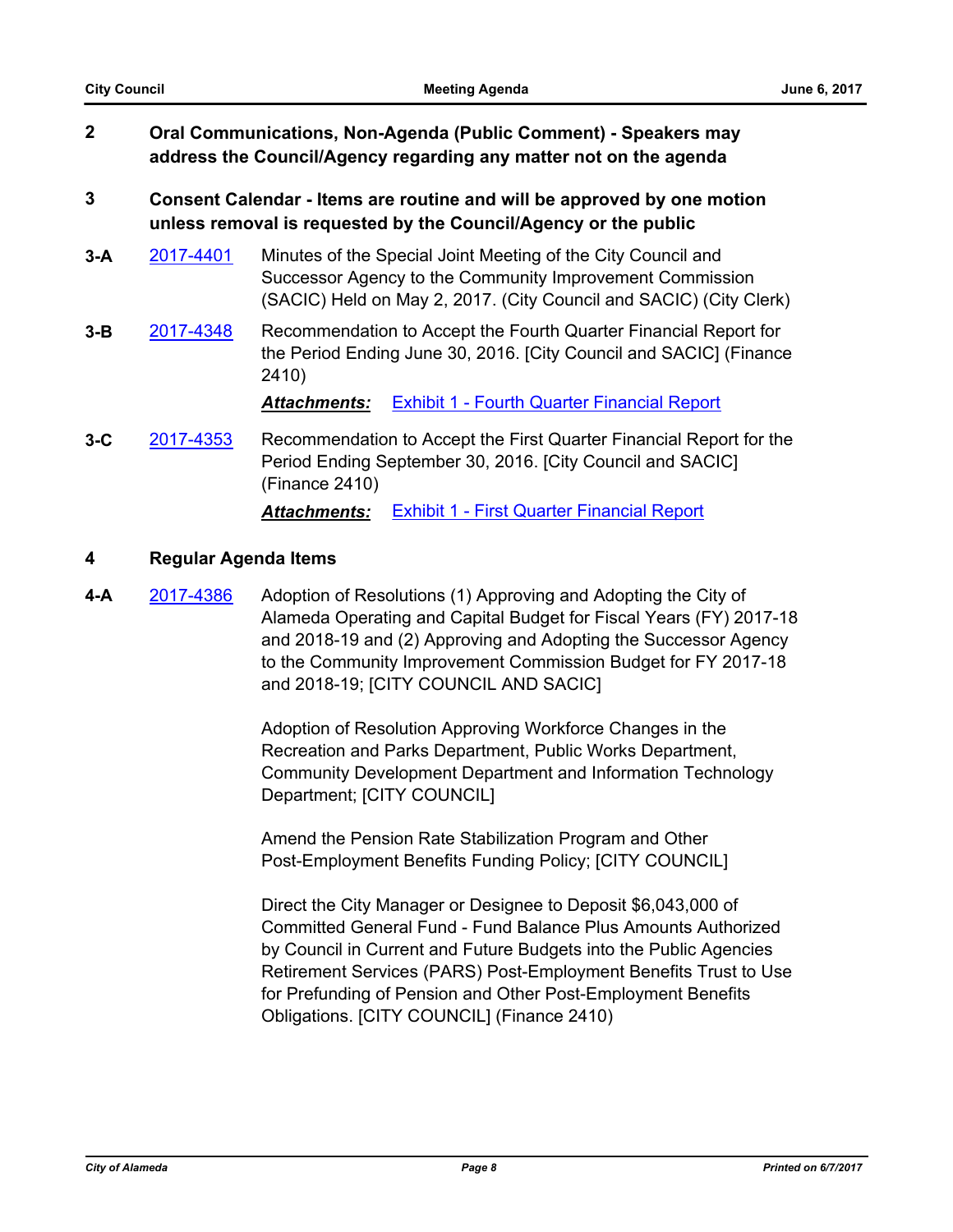| <b>Attachments:</b> | Exhibit 1 - Fiscal Years 2017-18 and 2018-19 Budget           |
|---------------------|---------------------------------------------------------------|
|                     | <b>Transmittal Letter</b>                                     |
|                     | <b>Exhibit 2 - Budget Summary, General Fund and All Other</b> |
|                     | <b>Funds</b>                                                  |
|                     | Exhibit 3 - Capital Improvement Program (CIP) Budget          |
|                     | Exhibit 4 - FY 2017-18 and 2018-19 Vehicle                    |
|                     | <b>Replacement Schedule</b>                                   |
|                     | <b>Exhibit 5 - Pension and OPEB Funding Policy - Revised</b>  |
|                     | <b>Resolution - City</b>                                      |
|                     | <b>Resolution - SACIC Budget</b>                              |
|                     | <b>Resolution - Workforce Changes</b>                         |
|                     | <b>Presentation</b>                                           |
|                     | <b>Presentation - REVISED</b>                                 |

## **5 Adjournment - City Council, SACIC**

• Time frames listed for agenda items are only estimates. Discussions on each item could take more or less time. Anyone interested in speaking is encouraged to arrive early rather than relying on the estimates.

• Translators and sign language interpreters will be available on request. Please contact the City Clerk at 510-747-4800 or TDD number 510-522-7538 at least 72 hours prior to the meeting to request atranslator or interpreter.

• Equipment for the hearing impaired is available for public use. For assistance, please contact the City Clerk at 510-747-4800 or TDD number 510-522-7538 either prior to, or at, the Council meeting.

• Accessible seating for persons with disabilities, including those using wheelchairs, is available.

• Minutes of the meeting available in enlarged print.

• Video tapes of the meeting are available upon request.

• Please contact the City Clerk at 510-747-4800 or TDD number 510-522-7538 at least 48 hours prior to the meeting to request agenda materials in an alternative format, or any other reasonable accommodation that may be necessary to participate in and enjoy the benefits of the meeting.

• This meeting will be broadcast live on the City's website www.alamedaca.gov/agendas.

• Documents related to this agenda are available for public inspection and copying at of the

Office of the City Clerk, 2263 Santa Clara Avenue, Room 380, during normal business hours.